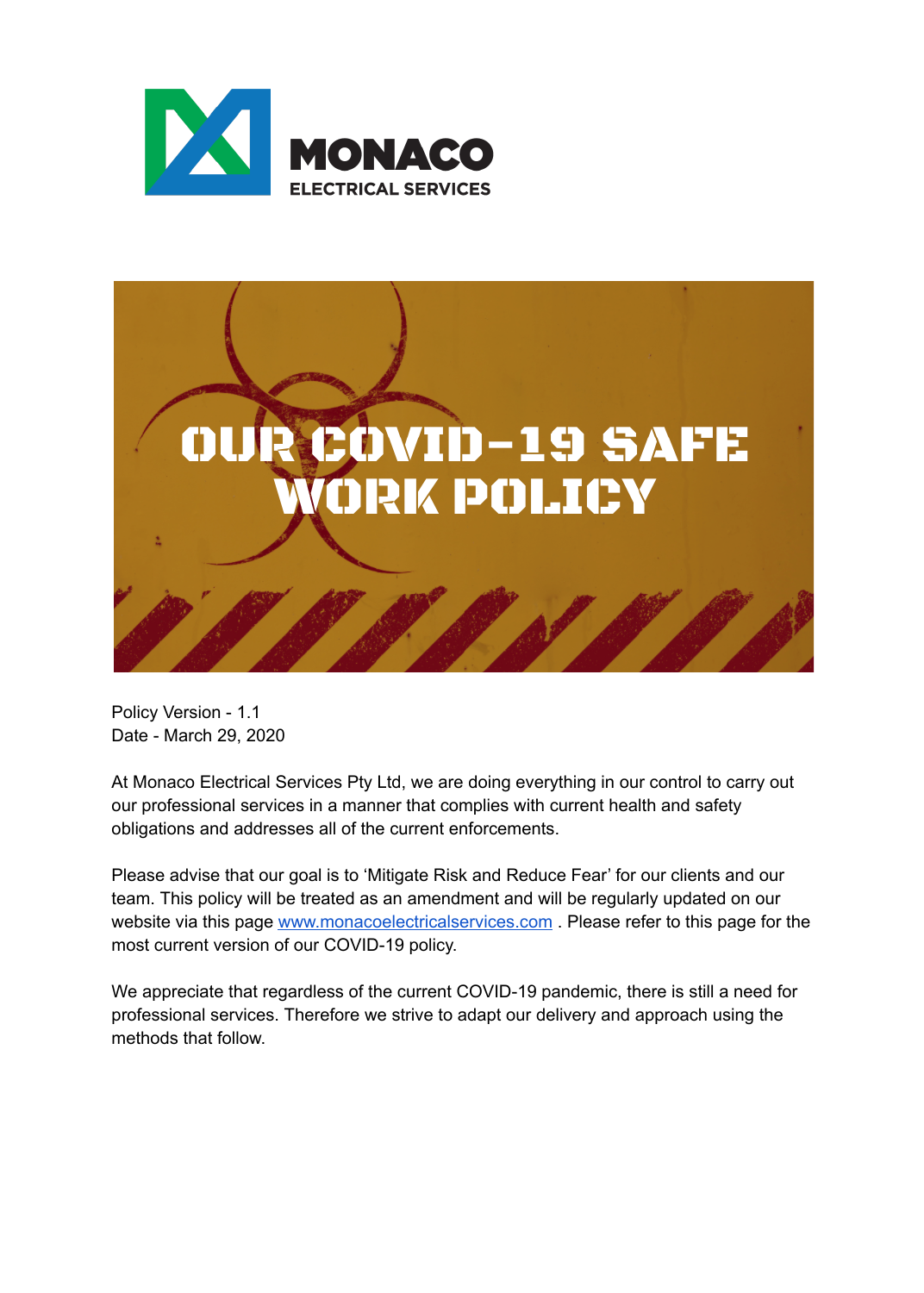![](_page_1_Picture_0.jpeg)

# Reduce or remove face-to-face transactions

At Monaco Electrical Services, we recognise that it is in the interest of all parties involved for us to reduce or entirely remove the traditional face-to-face transaction model that we have always practised.

Here is how we plan on doing so:

## **Bookings**

Bookings will be taken over the telephone at 1300 092 853

Please note, on every booking and ever site visit you will be asked the following questions:

- 1. Have you travelled abroad in the last 20 days?
- 2. Have you any cold or flu symptoms?
- 3. Have you had any exposure to anyone that has been either suspected or confirmed of carrying the COVID-19 virus?
- 4. Are you currently waiting on results for tests or under quarantine for COVID-19?
- 5. Have you read our COVID-19 policy?

## **Site visits**

The nature of our business involves our technicians attending to your location(s) for installation and repair related work on our electrical services.

With that in mind, we have implemented policy and trained our team diligently on the best way to carry out these transactions.

#### Attending site and internal works

- Where viable, our office team will liaise with our clients to get keys or access cards for their location(s).
- If our technicians have to be given access to the site, they will call the nominated person from location, letting them know they have arrived.
- Where possible, our technicians will remain outside, communicating with the client via phone call, therefore reducing face-to-face transactions.
- Where our technician is required to enter the premises, they will follow the following precautions: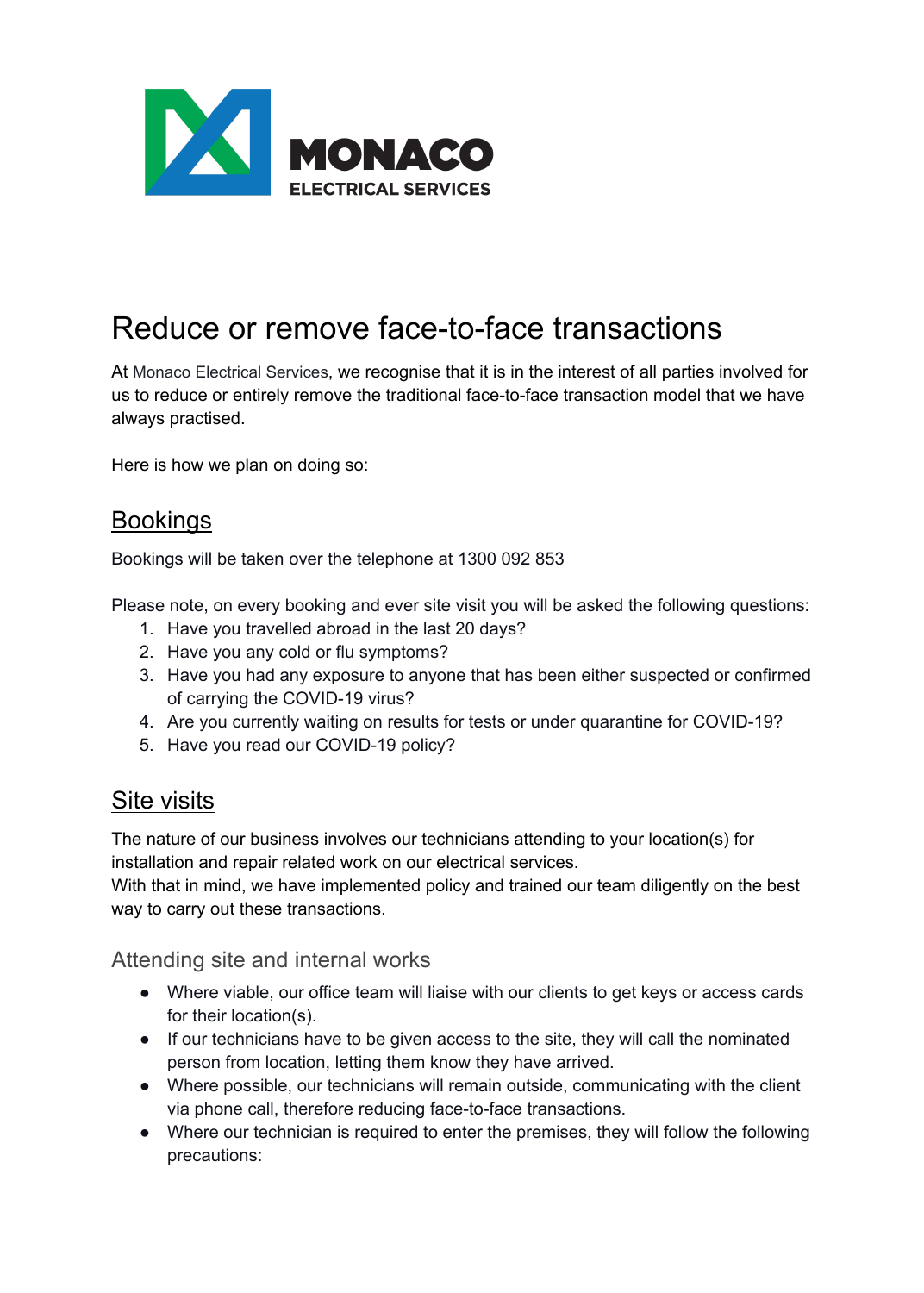![](_page_2_Picture_0.jpeg)

- They will be carrying a spray bottle with disinfectant spray and a clean cloth to wipe down every surface they come in contact with before and after work.
- They will close doors behind them, so it's only them in any given space at any given time.
- They will maintain a 1.5m distance from occupants at all times.
- They will clean up and disinfect their work area thoroughly on completion.

## Work Health & Safety

## Safe Work Method Statements (SWMS)

All SWMS will be modified and created to incorporate COVID-19 best practice. These documents can also include any requirements at your end.

#### Compliance certification

If your project requires compliance certification, it will be delivered via email. If a physical copy is needed, we will store a record in our office that can be sent to you on request.

## Our commitment to you

We appreciate that it's our responsibility to be sending out technicians or team members to your home that are fit and healthy to not put anyone at potential risk. Here are the measures that we are taking:

## Travel policy

Any of our staff that has been abroad within the last 30 days will not be attending any client premises.

## Regular screening & health checks

- Daily checks.
- Social behaviour assessment (who they've been seeing)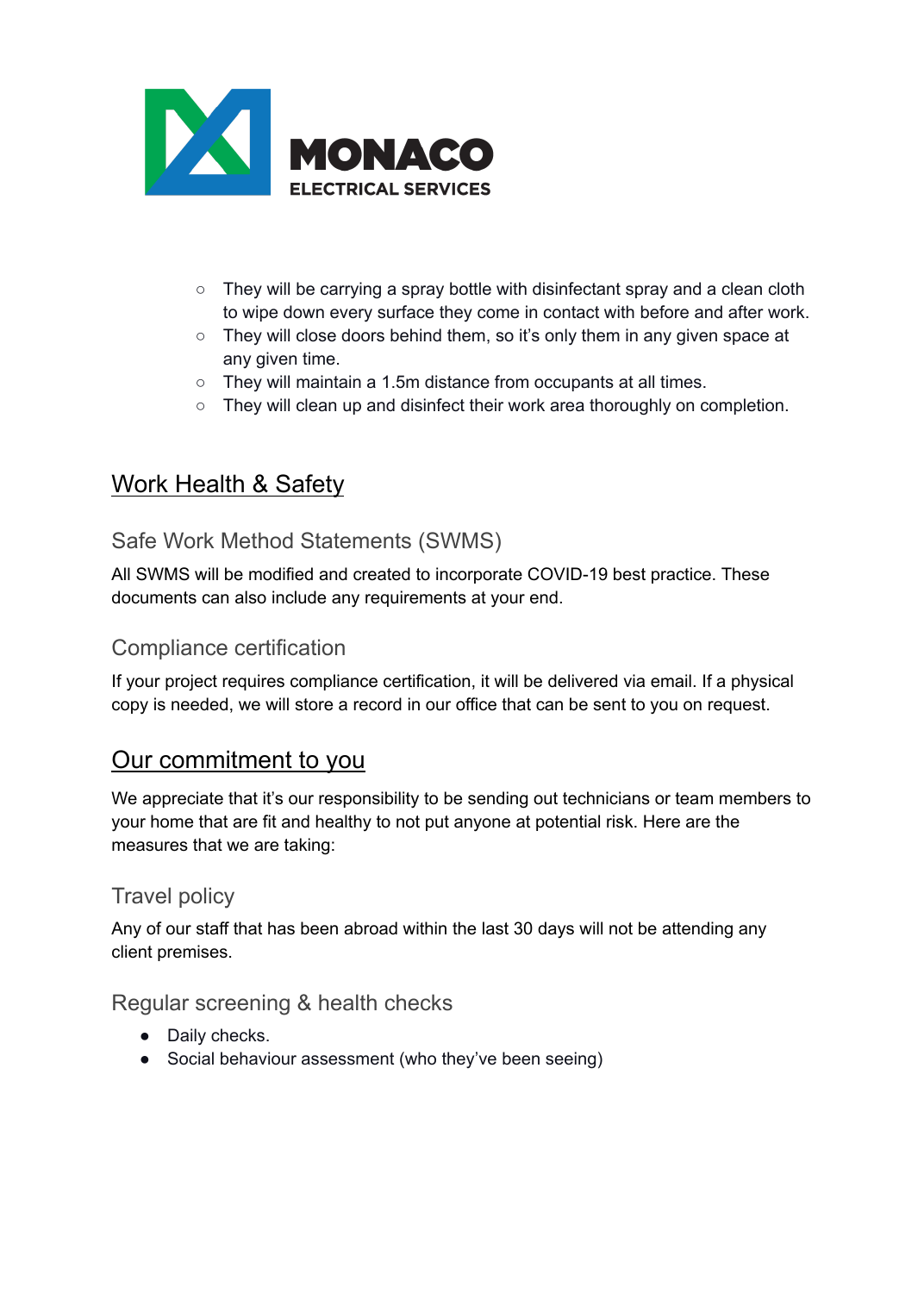![](_page_3_Picture_0.jpeg)

## Education and training

- Every morning at our office, we conduct a documented meeting which outlines any announcements that need to be considered, as well as providing an opportunity for any of our team members to voice any concerns they may have.
- Every day, we train our team on a different scenario that needs to be navigated as a potential health risk.

## General compliance

Here are some general guidelines that our team has been trained to exercise, both on-site and with their work and social circles.

- No handshaking
- No hugging of physical contact
- If you don't feel 100%, don't come to work
- Carry company hand sanitizer at all times
- Carry company disinfectant spray and wipes in their toolbox
- No sharing tools unless it has been properly disinfected
- Carry company facemasks at all times
- **ZERO** smoking policy remains
- **ZERO drugs and alcohol policy remains**
- Reduce surface contact where possible with hard surfaces like benchtops, etc
- Enforce social distancing by maintaining at least 1.5m between others

## Your commitment to us

Please note that we have empowered our team to make judgement calls in scenarios that they deem unsafe or compromising. In this instance, our office will communicate the situation to you directly for your attention.

We ask that you offer the same level of respect and understanding in these uncertain times that we commit to offering you. The safety of our team is of the utmost importance, so when we ask that you please adhere to the following guidelines.

As mentioned above, on every booking and every site visit, you will be asked the following questions:

- 1. Have you travelled abroad in the last 20 days?
- 2. Have you any cold or flu symptoms?
- 3. Have you had any exposure to anyone that has been either suspected or confirmed of carrying the COVID-19 virus?